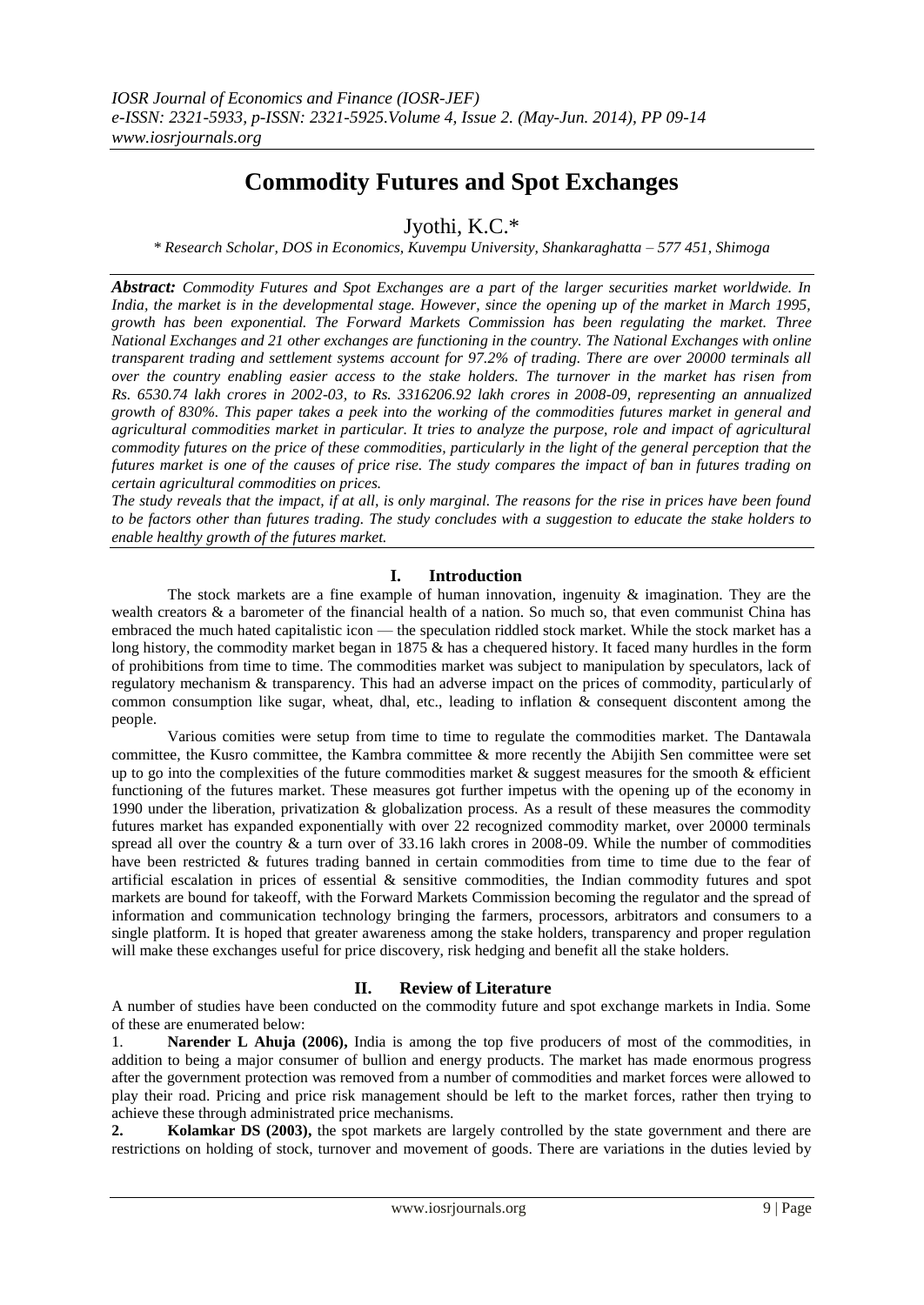the different state government. This impedes the commodity future market from reaching the market players outside the boundaries or zones.

**3. Golakh C Nath and Thulasi Linga Reddy (2005),** in India future trading in selected commodities has resulted in increase the prices of commodities like Urad. It also increase the volatilities in the spot market.

**4. Romar Correa (2005),** the impact of agriculture future on output and prices is not clear. It is not surprising that India's planning commission has not found systematic evidence to either support or prohibit it.

**5. Mihor Dash and Souwmya (2006),** casualty in commodity market can be used either to hedge or speculate price movements. If changes in spot prices drive changes in future prices, efficient hedging strategies can be formulated, whereas, if changes in future prices drive changes in spot prices, efficient speculation strategies can formulated. Further, causality can be used in forecasting commodity spot and future prices.

**6. Kamara (1982)**, finds that the introduction of commodity futures trading generally reduced or at least did not increase the cash price volatility. Further, Singh (2000) investigated the *hessian* cash (spot) price variability, before and after the introduction of futures trading (1988-1997) in Indian markets using the multiplicative dummy variable model and concluded that futures trading had reduced the price volatility in the *hessian* cash market. However, Yang et at (2005) showed that an unexpected and unidirectional increase in futures trading volume drove up the cash price volatility.

**7. Nitesh (2005)**, reveals that futures trading in soya oil futures was effective in reducing the seasonal price volatilities, but not the daily price volatilities in India.

**8. Sahi (2006),** finds that the nature of volatility did not change with the introduction of futures trading in wheat, turmeric, sugar, cotton, raw jute and soya oil. Nevertheless, a weak destabilizing effect of futures on spot prices was found in case of wheat and raw jute. Further, the results of granger causality tests indicated that the unexpected increase in futures activity in terms of rise in. volumes and open interest caused an increase in the cash price volatilities in all the commodities listed.

**9. Nath and Reddy (2007)**, find that futures activity leads to price volatilities in the case of urad dal but not in the case of gram and wheat. Therefore, the study concludes that the belief that futures trading contributes to rise in inflation (WPI) appears to have no merit in the present context.

10. A study by the **Indian Institute of Management, Bangalore (IIMB) in 2008** explains that changes in fundamentals (mainly from the supply side) along with government policies were causing higher post-futures price rise and the role of futures trading remained unclear. BC (2008) while analyzing the impact of futures trading on commodity prices found that out of 21 commodities, price volatility increased in 10 commodities, remained unchanged in two, and declined in 9, after the introduction of 13 futures trading. However, the committee could not find any strong conclusion on whether introduction of futures trade is associated with decrease or increase in spot price volatility. Looking at price growth and price volatility of top ten agricultural commodities consisting major future trade, it is not clear whether future trading contributes to price rise or price volatility.

## **Objectives of the Study**

The objective are the study are:

1. To find whether the commodity future market has a direct influence on the prices of agriculture commodities.

2. To explore, the extant of influence market manipulators make on the prices of agriculture commodities. 3. To find ways and means to make the agriculture commodity market transparent and vibrant.

## **Hypotheses**

The hypothesis for the study are

- 1. There is no significant influence of future trading on the prices of agriculture commodities.
- 2. The prices of agriculture commodities rise due to reasons other than future trading.
- 3. Future trading if transparent will benefit the producers, the processors aid consumers.

## **Methodology**

Empirical evidence through the collection of data from the three major stock exchanges has been made. The data collected before and after the ban of certain agriculture commodities have been compared. By comparing the rate of change with the general wholesale price index inference has been drawn.

## **Sampling design**

The major three National Level Exchanges in India namely, NMCE, NCDEX and MCX were selected for the study. Due to a large number of commodities traded in these exchanges and the importance they are gaining lately, selecting these three exchanges for the study was necessary.

## **Finding of the Study**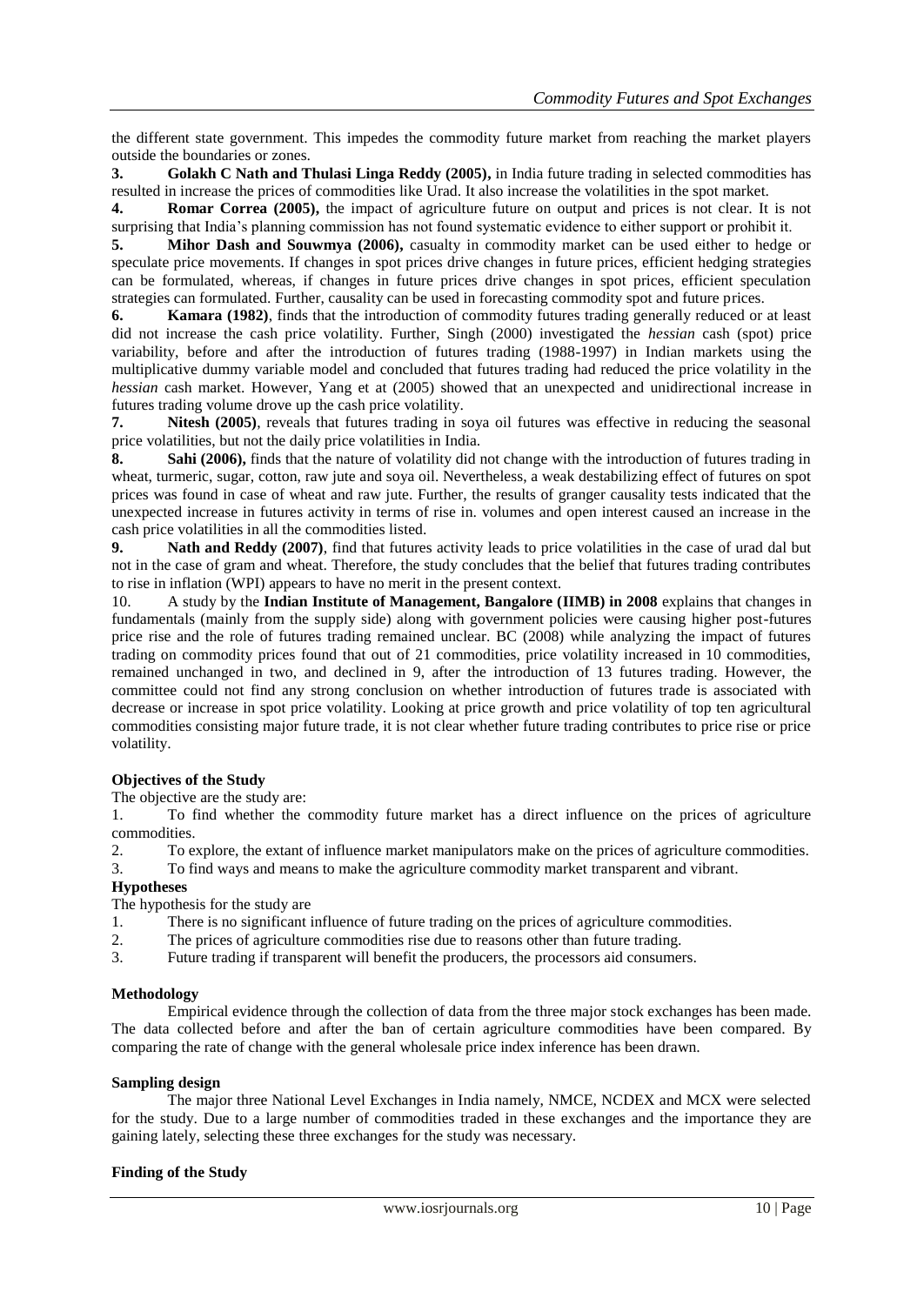- 1. There are three national exchanges- NCDEX, MCX and NMCE account for 97.2% of the total future trade in the country. The other 21 recognized stock exchanges account for a mere 2.8%.
- 2. The network of futures trading is spreading fast with over 20 thousand terminals in 800 cities all over the country.
- 3. The total value of the turnover in the futures market was 66530.74 lakh crores in 2002-03 and 33 16206.92 lakh crores in 2008-09.
- 4. The volume of agriculture commodities is very small in volume. It was 3.90 lakh crores in 2004-05 and 9.41 lakh crores in 2007-08, the percentage of agriculture commodity turnover has declined in percentage terms from 68.18% in 2004-05 to 23.15% in 2007-08.
- 5. Option trading has been presently prohibited.

#### **Select commodities and there commencement of future trading**

| Commodity | Date of commencement of futures |
|-----------|---------------------------------|
| Wheat     | $6th$ July, 2004                |
| Chana     | $12th$ April 2004               |
| Tur       | $8th$ April 2005                |
| Urad      | $26th$ July, 2004               |
| Sugar     | $17th$ July, 2004               |
| Guar      | $10th$ April 2004               |

| Volume & Value of Trading in Major Agri-commodities (2004-05 to 2007-08) |
|--------------------------------------------------------------------------|
| (Volume of Trading — in Lakh Tonnes, Value - in Rs. crores)              |

|                         |                                      |                     | $($ v ording or $\bf{1}$ rading | $-$ in Earn Tomics, value $-$ in Rs. Crores) |            |         |                |                             |              |  |
|-------------------------|--------------------------------------|---------------------|---------------------------------|----------------------------------------------|------------|---------|----------------|-----------------------------|--------------|--|
| SI.                     | Name of the                          | 2004-05             |                                 |                                              | 2005-06    |         | 2006-07        | 2007-08                     |              |  |
| No.                     | commodity                            | Volume              | Value                           | Volume                                       | Value      | Volume  | <b>Value</b>   | Volume                      | <b>Value</b> |  |
| I.                      | <b>Agricultural Commodities</b>      |                     |                                 |                                              |            |         |                |                             |              |  |
|                         | Major agricultural commodities       |                     |                                 |                                              |            |         |                |                             |              |  |
| $\mathbf{1}$            | Guar seed                            | $\overline{799.10}$ | 129522.98                       | 1902.04                                      | 330439.50  | 1609.96 | 324881.42      | 670.48                      | 123752.55    |  |
| $\overline{c}$          | Chana / gram                         | 108.42              | 16754.59                        | 1240.27                                      | 234774.10  | 1191.99 | 306794.19      | 381.48                      | 93517.27     |  |
| $\overline{3}$          | Soy oil                              | 249.58              | 101527.66                       | 297.69                                       | 110229.65  | 401.51  | 176667.56      | 448.29                      | 241588.02    |  |
| $\overline{\mathbf{4}}$ | Pepper                               | 11.63               | 8334.28                         | 11.56                                        | 8029.83    | 76.26   | 90727.61       | 71.97                       | 105323.74    |  |
| 5                       | Jeera (cumin<br>seed)                | 3.61                | 2945.06                         | 17.77                                        | 118822.97  | 69.15   | 67476.78       | 60.73                       | 72929.87     |  |
| 6                       | Urad                                 | 65.23               | 10277.49                        | 769.81                                       | 196904.49  | 164.65  | 53546.13       | $\overline{\phantom{a}}$    |              |  |
| $\overline{7}$          | Menthe oil                           | 0.00                | 0.00                            | 6.66                                         | 41533.49   | 8.56    | 52103.60       | 1.95                        | 10051.68     |  |
| $\overline{8}$          | Chillis                              | 0.23                | 60.50                           | 24.28                                        | 7487.16    | 71.87   | 38651.43       | 25.91                       | 12461.14     |  |
| $\overline{9}$          | Soy seed                             | 74.48               | 9797.15                         | 111.53                                       | 13859.67   | 189.16  | 26238.80       | 326.05                      | 60746.07     |  |
| $\overline{10}$         | Mustard seed                         | 107.42              | 19464.35                        | 94.93                                        | 16631.52   | 114.61  | 22332.37       | 362.55                      | 88233.78     |  |
| 11                      | Wheat                                | 36.95               | 2839.31                         | 194.26                                       | 15970.18   | 235.07  | 22179.56       | 0.15                        | 15.02        |  |
| 12                      | Potato                               | 0.00                | 0.00                            | 8.01                                         | 579.17     | 256.53  | 15004.25       | 90.62                       | 5525.92      |  |
| 13                      | Tumeric                              | 4.49                | 1111.09                         | 15.97                                        | 3943.46    | 65.00   | 14817.62       | 109.24                      | 28147.52     |  |
| 14                      | Castro seed                          | 82.21               | 14327.34                        | 73.17                                        | 11713.12   | 80.75   | 14638.78       | 87.32                       | 19572.71     |  |
| 15                      | Sugar                                | 41.01               | 7737.30                         | 139.99                                       | 26759.68   | 75.34   | 13690.22       | 177.06                      | 24365.09     |  |
| 16                      | Guar gum                             | 28.83               | 13412.08                        | 79.67                                        | 36986.05   | 25.88   | 13132.09       | 10.80                       | 4940.50      |  |
| 17                      | Gur                                  | 68.14               | 7891.49                         | 107.08                                       | 16441.32   | 81.84   | 11052.30       | 50.69                       | 6242.82      |  |
| 18                      | $\overline{\text{Tr}}$               | 0.37                | 60.47                           | 231.19                                       | 41548.02   | 53.91   | 10697.27       | $\mathcal{L}_{\mathcal{A}}$ |              |  |
| 19                      | Kapas                                | 192.05              | 33317.12                        | 182.78                                       | 30808.44   | 42.28   | 8256.56        | 41.47                       | 9789.33      |  |
| $\overline{20}$         | Rubber                               | 4.80                | 2744.71                         | 7.05                                         | 4830.48    | 8.45    | 8166.79        | 5.65                        | 5119.94      |  |
| 21                      | Cardamom                             | 0.12                | 420.56                          | 0.11                                         | 292.72     | 1.64    | 7427.29        | 0.74                        | 4072.0       |  |
| $\overline{22}$         | Maize                                | 2.03                | 109.69                          | 16.98                                        | 927.23     | 65.19   | 4921.02        | 29.21                       | 2300.70      |  |
| $\overline{23}$         | Raw jute                             | 28.71               | 3747.53                         | 39.07                                        | 5471.97    | 10.66   | 1426.49        | 16.38                       | 2164.88      |  |
| 24                      | Rice                                 | 2.40                | 396.71                          | 9.33                                         | 1471.05    | 2.36    | 456.03         | $\overline{\phantom{a}}$    |              |  |
| (A)                     | Total of above                       | 1911.80             | 386799.46                       | 5581.20                                      | 1169455.27 | 4902.62 | 1305286.1<br>6 | 2968.74                     | 920860.59    |  |
| (B)                     | Other<br>agricultural<br>commodities | 27.58               | 3388.90                         | 237.60                                       | 22771.60   | 121.30  | 1139.05        | 176.49                      | 20500.48     |  |
| (A)                     | Total                                | 1939.38             | 390188.4                        | 5818.8                                       | 1192226.9  | 5023.92 | 1317125.2      | 3145.23                     | 941361.07    |  |
| $+$                     | agricultural                         |                     |                                 |                                              |            |         | 1              |                             |              |  |
| (B)                     | commodities                          |                     |                                 |                                              |            |         |                |                             |              |  |
| $\rm II$                | Bullion &                            | 2.72                | 179671.1                        | 58.45                                        | 779398.35  | 190.88  | 2128985.1      | 451.92                      | 2623666.79   |  |
|                         | metals                               |                     |                                 |                                              |            |         | $\,8\,$        |                             |              |  |
| $\rm III$               | Energy                               | $\boldsymbol{0}$    | 1900.14                         | 908.96                                       | 181882.64  | 914.34  | 230711.92      | 1976.22                     | 500942.14    |  |
| <b>IV</b>               | Plastics                             | $\overline{0}$      | $\mathbf{0}$                    | 2.505                                        | 1614.16    | 0.15    | 104.36         | 0.04                        | 19.48        |  |
|                         | Grand total (I to                    | 1942.1              | 571759.6                        | 6788.71                                      | 2155122    | 6129.29 | 3676926.6      | 5573.41                     | 4065989.47   |  |
|                         | IV)                                  |                     |                                 |                                              |            |         | $\tau$         |                             |              |  |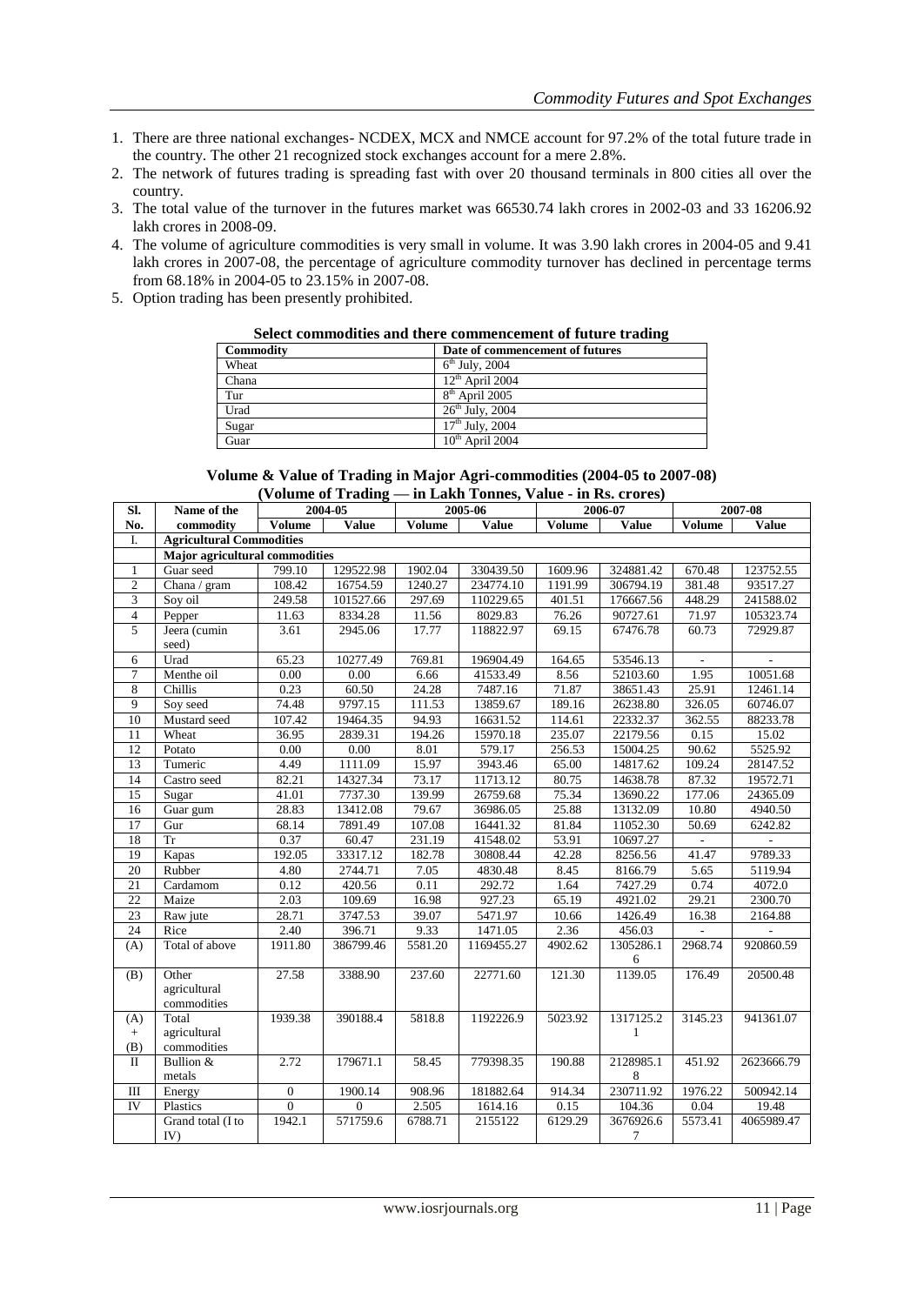|                                        |                                      |                        |                          | Monthly data                    |                          |                          | Weekly data              |                          |                          |                          |
|----------------------------------------|--------------------------------------|------------------------|--------------------------|---------------------------------|--------------------------|--------------------------|--------------------------|--------------------------|--------------------------|--------------------------|
|                                        |                                      | <b>WPI</b>             | <b>WPI Trend</b>         |                                 | <b>WPI</b> volatility    |                          | <b>WPI Trend</b>         |                          | <b>WPI</b> volatility    |                          |
| Sl.                                    | Name of the                          | Weights<br>$(1993-94)$ | Growth Rate (%)          |                                 | (%)                      |                          | Growth Rate (%)          |                          | (%)                      |                          |
| No.                                    | commodity                            |                        | Pre-<br>futures          | Post-<br>future<br>$\mathbf{s}$ | Pre-<br>futures          | Post-<br>futures         | Pre-<br>futures          | Post-<br>futures         | Pre-<br>futures          | Post-<br>futur<br>es     |
| 1                                      | Guar seed                            |                        |                          |                                 |                          |                          |                          |                          |                          |                          |
| $\overline{2}$                         | Chana / gram                         | 0.223650               | $-9.2$                   | $\overline{20.9}$               | 10.6                     | 11.3                     | $-9.1$                   | $\overline{20.8}$        | 9.2                      | 9.7                      |
| $\overline{3}$                         | Soy oil                              | 0.178380               | 21.8                     | $-1.6$                          | 14.1                     | 6.1                      | 21.4                     | $-0.9$                   | 17.0                     | 7.0                      |
| $\overline{4}$                         | Pepper                               | 0.022920               | $-22.5$                  | 8.9                             | 27.4                     | 30.9                     | $-22.3$                  | 9.0                      | 26.1                     | 30.6                     |
| 5                                      | Jeera (cumin seed)                   | 0.102880               | $-5.0$                   | 8.1                             | 12.9                     | 16.1                     | $-5.0$                   | 8.8                      | 17.7                     | 17.7                     |
| 6                                      | Urad                                 | 0.096190               | $-7.9$                   | 32.9                            | 9.0                      | 15.7                     | $-7.7$                   | 32.7                     | 10.9                     | 18.4                     |
| $\overline{7}$                         | Menthe oil                           | $\overline{a}$         | $\overline{a}$           | $\overline{a}$                  | $\mathcal{L}$            | $\overline{a}$           | $\overline{a}$           | $\overline{a}$           | $\sim$                   | $\overline{a}$           |
| 8                                      | Chillis                              | 0.188660               | $-16.4$                  | 42.9                            | 15.0                     | 17.1                     | $-16.3$                  | 42.3                     | 15.1                     | 21.5                     |
| 9                                      | Soy seed                             | 0.446140               | 12.2                     | $-11.3$                         | 15.1                     | 21.5                     | 12.1                     | $-11.4$                  | 3.6                      | 4.0                      |
| 10                                     | Mustard seed                         | 0.580660               | 18.3                     | 0.1                             | 12.6                     | 9.4                      | 18.2                     | 0.2                      | 11.5                     | 8.6                      |
| 11                                     | Wheat                                | 1.38400                | 2.3                      | 9.6                             | 5.3                      | 7.3                      | 2.3                      | 9.5                      | 4.9                      | 6.1                      |
| 12                                     | Potato                               | 0.256470               | 28.9                     | 11.7                            | 49.6                     | 47.5                     | 29.0                     | 11.3                     | 44.8                     | 41.5                     |
| 13                                     | Tumeric                              | 0.076500               | 20.2                     | $-8.2$                          | 13.7                     | 8.5                      | 20.2                     | $-8.2$                   | 18.5                     | 16.6                     |
| 14                                     | Castro seed                          | 0.085720               | 2.5                      | $-2.2$                          | 13.5                     | 12.7                     | 2.4                      | $-1.5$                   | 21.0                     | 14.0                     |
| 15                                     | Sugar                                | 3.618830               | 1.2                      | 3.2                             | 7.7                      | 7.6                      | 1.3                      | 3.0                      | 5.9                      | 6.0                      |
| 16                                     | Guar gum                             | L,                     | $\overline{\phantom{a}}$ | $\overline{\phantom{a}}$        | $\overline{\phantom{a}}$ | $\overline{\phantom{a}}$ | $\overline{\phantom{a}}$ | $\overline{\phantom{a}}$ | $\overline{\phantom{a}}$ | $\overline{\phantom{a}}$ |
| 17                                     | Gur                                  | 0.059790               | 25.4                     | $-0.6$                          | 9.6                      | 11.6                     | 21.6                     | $-0.6$                   | 17.0                     | 12.0                     |
| 18                                     | Tr                                   | 0.134660               | 2.8                      | 5.8                             | 9.0                      | 7.7                      | 2.9                      | 5.8                      | 9.1                      | 10.0                     |
| 19                                     | Kapas                                | 1.356740               | $-21.7$                  | 5.2                             | 12.9                     | 10.6                     | $-21.4$                  | 5.2                      | 9.5                      | 15.9                     |
| 20                                     | Rubber                               | 0.150800               | 105                      | 20.1                            | 16.0                     | 21.1                     | 104                      | 19.9                     | 16.5                     | 21.0                     |
| 21                                     | Cardamom                             | 0.024940               | $-20.3$                  | 4.6                             | 11.7                     | 19.5                     | $-20.2$                  | 4.7                      | 25.7                     | 29.9                     |
| 22                                     | Maize                                | 0.185010               | $-2.4$                   | 9.6                             | 11.4                     | 6.8                      | $-2.3$                   | 9.7                      | 10.4                     | 9.2                      |
| 23                                     | Raw jute                             | 0.108680               | $-11.4$                  | 10.8                            | 13.4                     | 13.6                     | $-11.3$                  | 10.7                     | 17.5                     | 13.9                     |
| 24                                     | Rice                                 | 2.449070               | $-0.4$                   | 3.0                             | 3.6                      | 2.5                      | $-0.4$                   | 2.9                      | 3.1                      | 2.3                      |
|                                        | <b>Total above (21 commodities)</b>  | 11.730770              | 4.15                     | 5.05                            | 3.95                     | 3.57                     | 4.18                     | 5.04                     | 3.22                     | 3.29                     |
|                                        | <b>Primary agricultural products</b> | 21.54                  | 4.19                     | 4.99                            | 3.64                     | 4.49                     | 4.16                     | 4.99                     | 4.07                     | 4.27                     |
| (Food and non-food articles)           |                                      |                        |                          |                                 |                          |                          |                          |                          |                          |                          |
| All agricultural commodities<br>25.397 |                                      |                        | 3.92                     | 4.74                            | 3.32                     | 3.91                     | 3.91                     | 4.73                     | 3.67                     | 3.83                     |
| including processed                    |                                      |                        |                          |                                 |                          |                          |                          |                          |                          |                          |
| <b>CPI-IW</b>                          |                                      |                        | 3.51                     | 5.50                            | 1.80                     | 2.21                     |                          |                          |                          |                          |
| <b>CPI-AL</b>                          |                                      |                        | 3.14                     | 6.20                            | 1.74                     | 2.77                     |                          |                          |                          |                          |
| <b>CPI-UNME</b>                        |                                      |                        | 3.44                     | 5.70                            | 1.51                     | 1.69                     |                          |                          |                          |                          |

## **Annualized Trend Growth Rate and Volatility of WPI of Selected Agricultural Commodities in which Futures are traded**

# **Ratio of highest to lowest monthly WPI during year**

|            |      | -    |      |      |      | $\sim$ |      |
|------------|------|------|------|------|------|--------|------|
|            | 2001 | 2002 | 2003 | 2004 | 2005 | 2006   | 2007 |
| Wheat      | 1.03 | .04  | 1.07 | 1.08 | 1.09 | 1.17   | 1.08 |
| Urad       | 1.17 | 1.10 | 1.08 | 1.09 | 1.42 | 1.44   | 1.34 |
| Chana      | 1.27 | 1.19 | 1.05 | 1.03 | 1.27 | 1.42   | 1.14 |
| Chillies   | 1.09 | 1.13 | .22  | 1.44 | 1.28 | 1.63   | 1.22 |
| Raw rubber | 1.32 | 1.23 | . 20 | 1.26 | 1.33 | 1.41   | 1.22 |

## **Prices of urad and turA. Urad**

Rs. Per 100 kg

|          |             | <b>WPI</b>                                      |                |          |          |          |                   |
|----------|-------------|-------------------------------------------------|----------------|----------|----------|----------|-------------------|
| Date     |             | Futures closing prices for contract expiring on | $(93-94=100)*$ |          |          |          |                   |
|          | <b>Spot</b> | 20-02-07                                        | 30-03-07       | 30-04-07 | 18-05-07 | 20-06-07 |                   |
| 23-01-07 | 3550.70     | 3234.00                                         | 3145.00        | 3005.00  | 2939.00  | 2905.00  | 393.5 (20-01-07)  |
| 23-02-07 | 3202.70     |                                                 |                |          |          |          | 398.9 (24-02-07)  |
| 23-03-07 | 3235.00     |                                                 |                |          |          |          | 381.97 (24-03-07) |
| 23-04-07 | 3060.00     |                                                 |                |          |          |          | 380.0 (21-04-07)  |
| 23-05-07 | 2575.00     |                                                 |                |          |          |          | 360.4 (26-05-07)  |
| 23-06-07 | 2742.65     |                                                 |                |          |          |          | 363.7 (23-06-07)  |
| 23-07-07 | 2700.00     |                                                 |                |          |          |          | 362.4 (21-07-07)  |
| 04-04-07 | 2553.20     |                                                 |                |          |          |          |                   |

.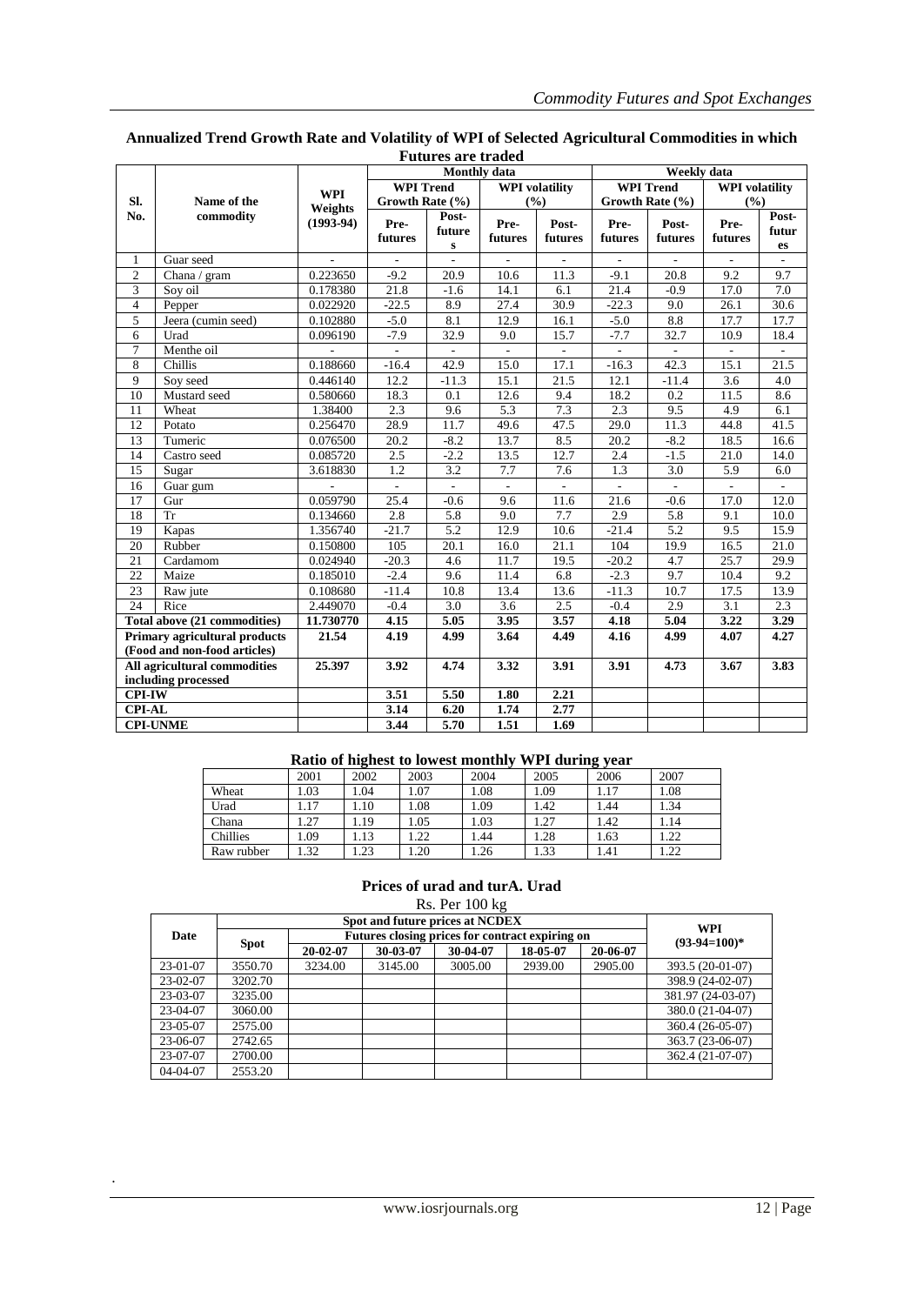| <b>B. TurRs.</b> Per $100 \text{ kg}$ |             |                                                 |                       |          |          |          |                  |  |  |
|---------------------------------------|-------------|-------------------------------------------------|-----------------------|----------|----------|----------|------------------|--|--|
|                                       |             |                                                 |                       |          |          |          |                  |  |  |
| Date                                  |             | Futures closing prices for contract expiring on | WPI<br>$(93-94=100)*$ |          |          |          |                  |  |  |
|                                       | <b>Spot</b> | 20-02-07                                        | 30-03-07              | 30-04-07 | 18-05-07 | 20-06-07 |                  |  |  |
| 23-01-07                              | 23378.20    | 2281.00                                         | 2477.00               | 2524.00  | 2563.00  | 2664.00  | 188.4 (20-01-07) |  |  |
| 23-02-07                              | 2244.00     |                                                 |                       |          |          |          | 193.2 (24-02-07) |  |  |
| 23-03-07                              | 2302.65     |                                                 |                       |          |          |          | 190.0 (24-03-07) |  |  |
| 23-04-07                              | 2362.50     |                                                 |                       |          |          |          | 195.6 (21-04-07) |  |  |
| 23-05-07                              | 2325.00     |                                                 |                       |          |          |          | 196.6 (26-05-07) |  |  |
| 23-06-07                              | 2490.00     |                                                 |                       |          |          |          | 196.2 (23-06-07) |  |  |
| 23-07-07                              | 2669.40     |                                                 |                       |          |          |          | 199.5 (25-07-07) |  |  |
| 04-04-07                              | 2600.00     |                                                 |                       |          |          |          |                  |  |  |

Note : \* Data relates to the week ending the date given in parenthesis

Source : i) NCDEX, ii) Office of Economic Adviser, Ministry of Commerce and Industry, Govt. of India.

| <b>Prices of wheat C. Wheat Rs. Per 100 kg</b> |         |          |                       |          |          |          |          |                  |  |
|------------------------------------------------|---------|----------|-----------------------|----------|----------|----------|----------|------------------|--|
|                                                |         |          | WPI<br>$(93-94=100)*$ |          |          |          |          |                  |  |
| Date                                           | Spot    |          |                       |          |          |          |          |                  |  |
|                                                |         | 20-03-07 | 20-04-07              | 18-05-07 | 20-06-07 | 20-07-07 | 20-08-07 |                  |  |
| 27-02-07                                       | 1039.85 | 955.20   | 882.20                | 886.40   | 904.80   | 918.80   | 935.00   | 231.8 (24-02-07) |  |
| 27-03-07                                       | 1057.85 |          | 1005.00               | 965.00   | 960.00   | 977.00   | 972.00   | 224.9 (24-03-07) |  |
| 27-04-07                                       | 959.20  |          |                       | 975.00   | 960.00   | 980.00   | 1001.20  | 217.2 (28-04-07) |  |
| $26-0.5-0.7$                                   | 917.55  |          |                       |          | 940.00   | 960.00   | 1001.20  | 216.6 (26-05-07) |  |
| 27-06-07                                       | 975.00  |          |                       |          |          | 985.00   | 1001.20  | 216.2 (30-06-07) |  |
| 27-07-07                                       | 1052.45 |          |                       |          |          |          | 1041.00  | 223.5 (26-07-07) |  |
| $04-04-07$                                     | 1023.95 |          |                       |          |          |          | 1041.40  |                  |  |

**Prices of wheat C. Wheat** Rs. Per 100 kg

Note : \* Data relates to the week ending the date given in parenthesis

Source : i) NCDEX, ii) Office of Economic Adviser, Ministry of Commerce and Industry, Govt. of India.

## **III. Analysis of Price Data**

4.11 Trend growth of WPI and its volatility for pre and post futures period of 21 agricultural commodities are presented in Table No.2B. Both monthly and weekly WPI data have been used for analysis and the rates have been annualized.

#### **Inflation**

4.12 Both monthly and weekly data show that the annual trend growth rate in prices was higher in the post-futures period in 14 commodities, viz. Chana, pepper, jeera, Urad Chillies, Wheat, Sugar, Tur, Raw Cotton, Rubber, Cardamom, Maize, Raw Jute and Rice; and lower in 7 commodities, viz. Soy oil, soy bean, Rape seed / Mustard seed, Potato, Turmeric, Castor seed, and Gur. The first set of commodities account for 48.2% of futures trading volume in agriculture and have a weight of 10.1% in the WPI. Corresponding figures for the second set are 21.3% and 1.7%. The number of commodities in which inflation accelerated is double the number in which this decelerated, and their weights are also much higher in both futures trading and in the WPJ. Also, significantly, all sensitive commodities (i.e. food grains and sugar) recorded some acceleration in inflation after the start of futures trading. However, a revealing feature of this data is that of the 14 commodities in which acceleration took place in post-futures period, 10 had suffered negative inflation during the pre-futures period. It is possible in such cases that the acceleration in growth rate of WIN in these commodities is simply rebound and catch-up with the trend, which in turn could have been aided by more efficient price discovery. Similarly, of the 7 commodities in which WPI growth was lower post-futures, 6 had unusually high re-futures inflation at over 10%. In these cases, too, it is possible that what is being observed is simply reversion to a more normal level of inflation. In both cases, there is the problem that the period during which futures markets have been in operation is much too short to discriminate adequately between the effect of opening up futures markets and what might simply be normal cyclical adjustments.

Nonetheless, some discrimination is possible if acceleration/deceleration is assessed requiring: (i) that the change in growth rate following introduction of futures was by some minimum amount (say 5 percentage points); and rule out cases of catch-up or reversion to normal inflation by also requiring: (ii) that, following the change, the growth rate averaged over both before and after was above/below some normal inflation range (say 0 to 5%). By this criterion, no commodity shows deceleration and five, Chana, Chillies, Urad, Wheat and Rubber, show clearer evidence that inflation did accelerate following introduction of futures. These 5 commodities account for 32% of total value of futures trading in agricultural commodities but have a weight of only 1.9% in WPI. However, importantly, three of these five are food grains and include two of the four commodities that were de-listed in early 2007. An analysis was also carried out at macro rather than specific commodity level taking August 2004 as the cut-off point to divide pre-futures and post-futures periods. This is